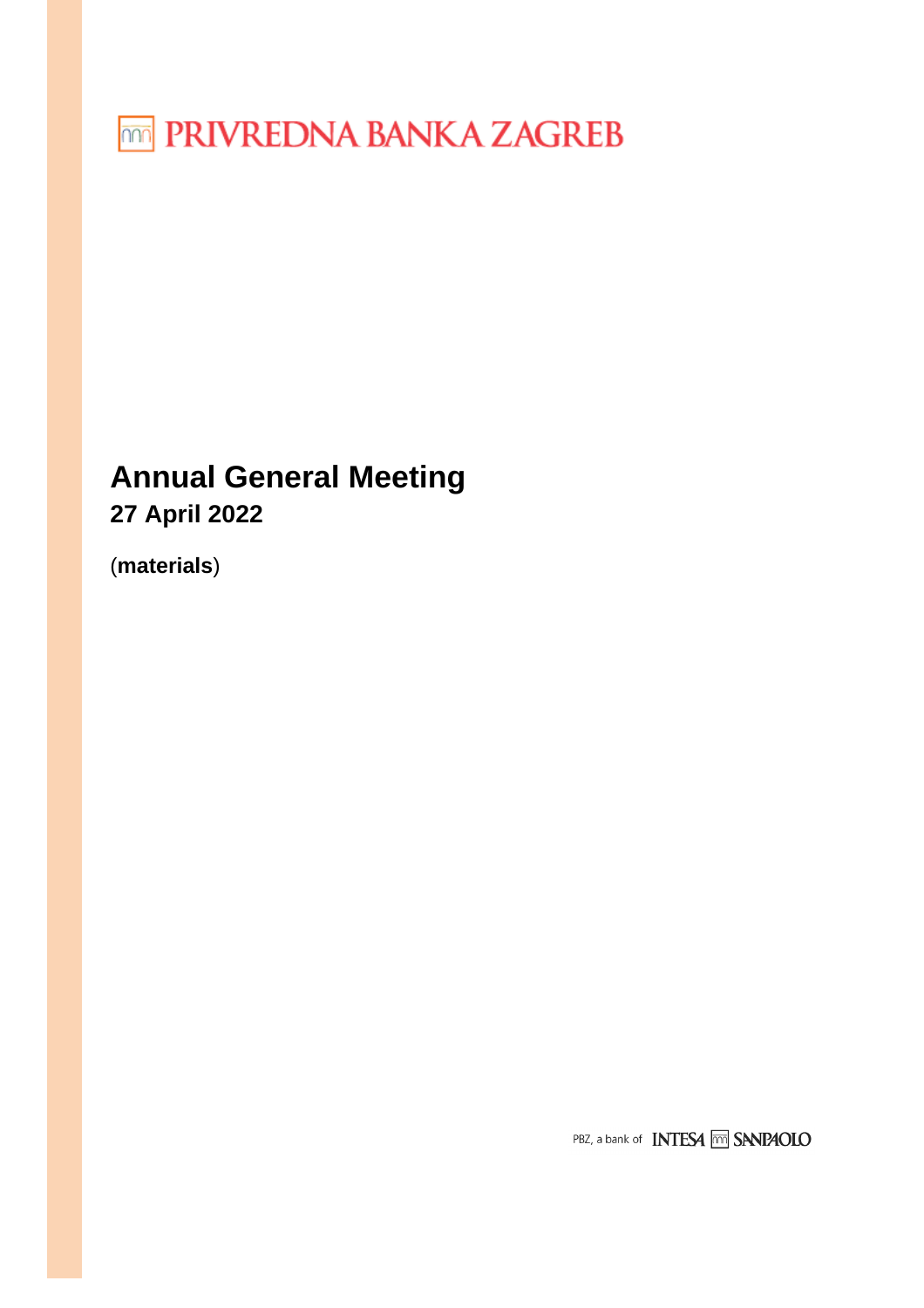## **PRIVREDNA BANKA ZAGREB d.d. MANAGEMENT BOARD**

Pursuant to Article 39 of the Articles of Association of Privredna banka Zagreb d.d. (hereinafter: the Bank) and Article 277 of the Companies Act, the Management Board of Privredna banka Zagreb d.d. adopted at its 5\_22 meeting, held on 22 February 2022, the following

## **D E C I S I O N on calling the Annual General Meeting**

of **Privredna banka Zagreb d.d.,** Zagreb, Radnička cesta 50, which will be held on **27 April 2022**, beginning at **11.00 a.m.**, on the Bank's premises in Zagreb, Radnička cesta 44 B1 - 8th floor.

At the Annual General Meeting of the Bank, the shareholders shall consider the following

# **A G E N D A**

- 1. The Supervisory Board Report on supervision exercised over the conduct of business affairs in the Bank in 2021
- 2. Annual financial statements of the Bank and consolidated annual financial statements for 2021 (confirmed by the Management Board and the Supervisory Board of the Bank), and Annual Management Board Report of Condition of the Bank and its Subsidiaries, and in this regard:
	- 2.1 Decision on the allocation of the Bank's profit earned in 2021
	- 2.2 Decision on granting the approval of action to members of the Management Board of the Bank for the year 2021
	- 2.3 Decision on granting the approval of action to members of the Supervisory Board of the Bank for the year 2021
- 3. Decision on the appointment of the external auditor who shall conduct the audit of the Bank's financial statements for the year 2022
- 4. Decision on the suitability of members of the Supervisory Board of the Bank based on the regular suitability assessment

.......

If a quorum stipulated by the Articles of Association of Privredna banka Zagreb d.d. is not constituted at this General Meeting, then the General Meeting will be held on 28 April 2022, at the same location, beginning at the same time, and the Agenda of the meeting will remain the same.

If after the publication of this Notice any restrictive measures are imposed by potential decisions of competent authorities with regard to the SARS-CoV-2 virus pandemic or for some other reason or if the circumstances change due to the war in Ukraine or the related threat, and it makes holding of the General Meeting impossible or excessively difficult, the Management Board of the Bank will decide to revoke the General Meeting of the Bank.

> **Dinko Luci***ć***, sgd. President of the Management Board**

Zagreb, 22 February 2022 No.: MB\_5\_22/8.1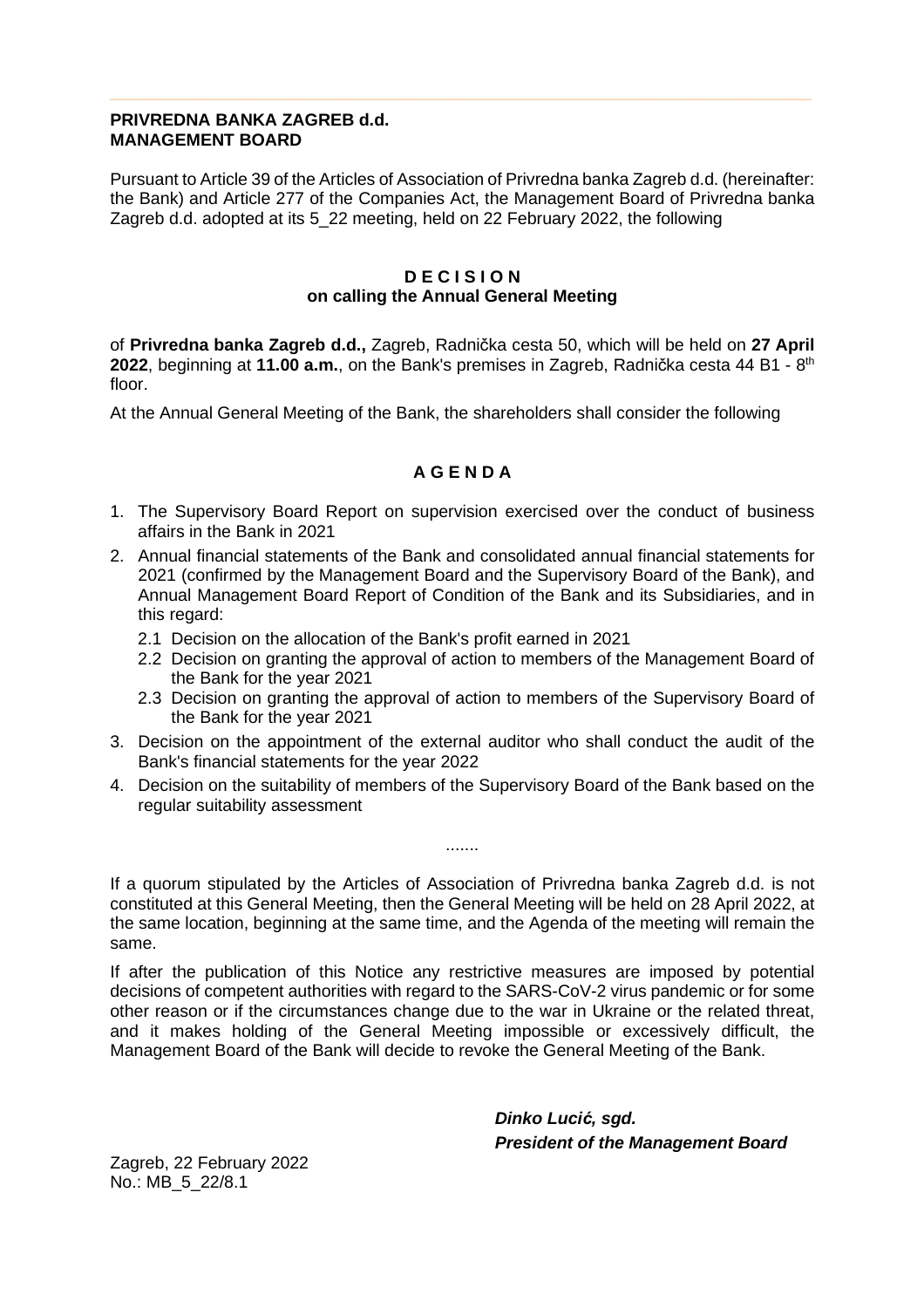#### **PRIVREDNA BANKA ZAGREB d.d. SUPERVISORY BOARD**

Pursuant to Article 263, par. 3 and Articles 300.c and 300.d of the Companies Act and Article 53 of the Articles of Association of Privredna banka Zagreb d.d. (hereinafter: the Bank), the Supervisory Board of the Bank submits to the General Meeting of the Bank the

#### **R E P O R T on supervision exercised over the conduct of business affairs in Privredna banka Zagreb d.d. in 2021**

I.

In 2021 the Supervisory Board of the Bank performed its duties as a body composed of seven members, the president of the Supervisory Board Mr Ignacio Jaquotot, the deputy president Ms Draginja Đurić, and members Mr Branko Jeren, Mr Giulio Moreno, Ms Beáta Kissné Földi, Mr Christophe Velle, and Mr Luca Leoncini Bartoli. According to the provisions of the Credit Institutions Act, the CNB Decision on the assessment of the suitability of the chairperson of the management board, members of the management board, members of the supervisory board and key function holders in a credit institution, and the Corporate Governance Code applied by the Bank, it was estimated that three members of the Supervisory Board of the Bank meet the independence criteria, which is deemed to be sufficient for the functioning of the Supervisory Board and its committees in line with the provisions of valid regulations.

II.

In the course of 2021, the Supervisory Board held nineteen meetings, which were mainly held, due to the SARS-CoV-2 pandemic, by electronic means of communication or by letter in cases of utmost urgency when calling a meeting with physical presence of members was not possible for objective reasons. Four regular meetings that considered financial reports were held within the deadlines prescribed by law and the Bank's Articles of Association. Members of the Management Board regularly attended Supervisory Board meetings. As required by law, meetings were also attended by persons responsible for the operation of individual control functions.

The Management Board and the Supervisory Board acted in line with the Articles of Association of the Bank and valid legal regulations governing their competence and roles.

Acting in conformity with the law, the Articles of Association of the Bank, as well as its Rules of Procedure, the Supervisory Board of the Bank supervised the conduct of the Bank's affairs, established the guidelines for the Bank's business policy and strategy and actively contributed to its implementation, all on the basis of the reports of the Management Board on issues of importance for the conduct of business affairs and the condition of the Bank.

The Management Board provided the Supervisory Board with duly prepared, true, and timely reports on business policy and on other general issues related to the future conduct of business, financial plans, risk management strategies and policies, operational profitability, course of business as well as income and the condition of the Bank, and other important issues. The Management Board of the Bank submitted financial reports on a quarterly, semiannual, and annual basis and regularly discussed their implementation with the Supervisory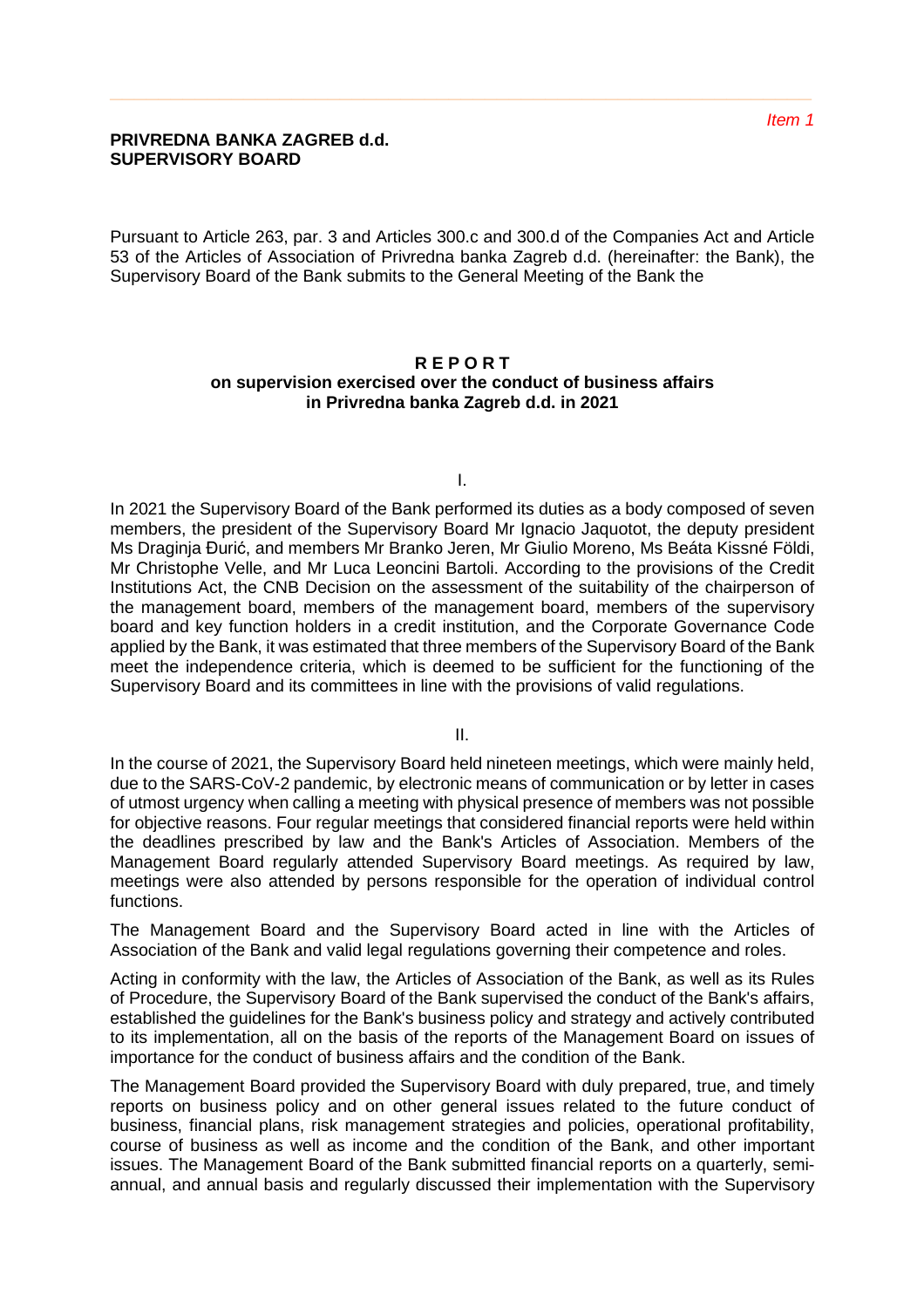Board. The internal audit and the risk control function (in terms of credit, operational, and financial risks) submitted their statutory quarterly reports in a timely manner. Reports on the work of the risk control function and the compliance function were submitted and considered semi-annually.

In accordance with the law, the Articles of Association of the Bank and its own decisions, the Supervisory Board gave consent to decisions regarding the Bank's exposure to clients/groups of connected clients. It also gave consent to basic business documents: the budget for 2021, strategies and policies for taking and managing risks and other strategic documents and policies in line with valid regulations and parent bank rules. Within its competence, the Supervisory Board supervised the adequacy and transparency of the Bank's organizational structure in line with the approved business strategy and risk management strategy.

Good and constructive cooperation of the Management Board and the Supervisory Board and their sharing of relevant information necessary to complete their tasks also contributed to the fulfilment of the supervisory function. The Supervisory Board had at all times the possibility to ask for and to obtain from the Management Board of the Bank information on any issue related to operations of the Bank which significantly affected or could have affected its position. The Management Board made sure, among other things, that members of the Supervisory Board had adequate access to information on the risk profile. Also, the Supervisory Board continuously received reports on all the issues related to the implementation of the Action Plan that the Bank delivered to the Croatian National Bank in August 2021 at the regulator's request following the completion of the examination concerning the implementation of the Anti-Money Laundering and Terrorist Financing Act (April 2020-April 2021).

In 2021 the Management Board and the Supervisory Board of the Bank jointly established the draft Decision on the delisting of the shares of Privredna banka Zagreb d.d. from the regulated capital market – Zagreb Stock Exchange (ZSE), which was adopted by the Bank's General Meeting on 26 April 2021. Consequently, on 7 May 2021 the ordinary shares of Privredna banka Zagreb d.d. were delisted from the regular market.

In 2021 efficient and transparent cooperation again manifested itself in the open discussion between the Management Board and the Supervisory Board of the Bank and also in-between members of each of the two bodies.

In the light of the foregoing and the achieved financial results, and especially taking into account the Bank's operations amid the SARS-CoV-2 virus pandemic and the outcome of approved moratoria on retail and corporate loans, the Supervisory Board finds that in 2021 the Management Board of the Bank was good and successful in managing the company's affairs in the best interest of all the shareholders and in line with its competence, as established by legal regulations and the Bank's Articles of Association, and that it established clear internal relations in connection with risk-taking and risk management, which also includes segregation of duties and responsibilities between the Supervisory Board, the Management Board, the appointed committees and the senior management.

Also in 2021 the Supervisory Board continued taking care of implementation of the succession plan in connection with the composition of the Management Board and, in line with the procedure prescribed by law, it annually assessed suitability of the president and members of the Management Board and persons responsible for the operation of control functions in the Bank. Based on the outcome of the suitability assessment, and after obtaining a positive opinion of the Nomination Committee, the Supervisory Board found that the president and all members of the Management Board of the Bank were individually suitable to perform their respective functions and that the Management Board collectively had sufficient knowledge, skills and experience to perform its duties independently and without undue influence from other persons, and in particular to understand the Bank's activities and the main risks. Also, based on the extraordinary suitability assessment by the Bank's expert services of two members of the Management Board, requested by the Croatian National Bank in connection with various anti-money laundering issues, the Supervisory Board assessed, having received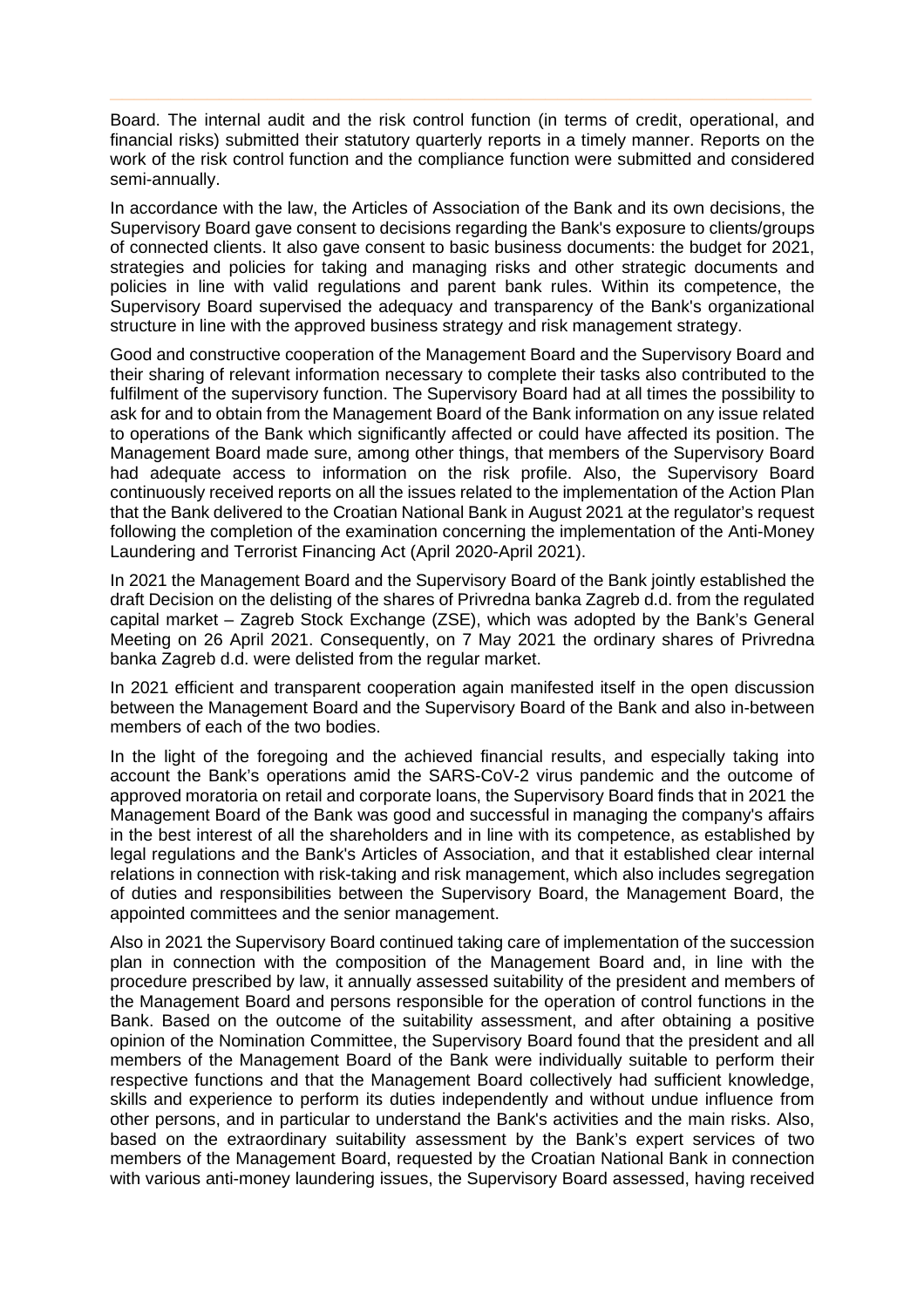a positive opinion of the Nomination Committee, that the two members of the Management Board were individually suitable for the performance of their functions and that the Management Board collectively had sufficient knowledge, skills and experience to perform its duties independently and without undue influence from other persons.

Keeping in mind the assessment of the knowledge, skills, and experience of individual members of the Supervisory Board conducted by the Bank's expert service, with a positive opinion of the Nomination Committee, and keeping in mind their participation and work done in the meetings of the Supervisory Board and its committees, the Supervisory Board finds that all of its members contributed significantly to its work, both individually and collectively, with their competences, experience, and dedication, thus enabling complete performance of the Supervisory Board's function. Last year no conflict of interest of Management Board or Supervisory Board members was detected.

III.

The Supervisory Board was assisted by the Audit Committee in its work. The Chairman of the Audit Committee regularly reported on the Committee's work and the most important conclusions from the last meeting at the Supervisory Board meetings.

In 2021 the Audit Committee had three members appointed by the Supervisory Board from among Supervisory Board members. Seven Audit Committee meetings were held in 2021 to discuss issues that fall within the competence of the Supervisory Board of the Bank. The Audit Committee helped the Supervisory Board perform its duties related to supervision over the process of administrative and financial governance of the Bank, financial reporting, audit process (including a recommendation for the selection of an independent external auditor given to the shareholders' meeting), as well as compliance with laws, regulations, rules, and the code of ethics, verified whether all the control functions were independent and properly skilled to accomplish their functions, and examined the periodic reports of the heads of control functions (Internal Audit Department, Risk Management Department, Compliance Department) and the head of the anti-money laundering function. The Supervisory Board supervised, with the assistance of the Audit Committee, adequacy and efficiency of the system of internal controls to ensure timely detection and monitoring of all the risks the Bank is exposed to in its operation.

In 2021 the Bank held planned meetings of the Remuneration Committee, the Nomination Committee, and the Risk Committee. These Committees have three members each, all of whom are members of the Supervisory Board, and they are also responsible for the Bank's subsidiaries. The Management Board made sure that the committees of the Supervisory Board had adequate access to all information and data necessary for them to perform their tasks, including information of relevant corporate functions. The meetings discussed issues falling within the competence of those committees, observing the deadlines set by law and the internal charters of the committees of the Supervisory Board. Based on regular work reports, decisions, and recommendations of its technical committees, the Supervisory Board finds that all the committees were successful in carrying out tasks falling within their competence in line with the law, by-laws, and the charters of the committees.

In line with legal obligations, the Supervisory Board examined the Annual financial reports of the Bank and consolidated financial reports for 2021, the report of condition of the Bank and its subsidiaries, and the draft decision on the allocation of the Bank's profit earned in 2021, which were submitted by the Management Board. The Supervisory Board made no remarks on the submitted reports and it found that the Annual financial reports and consolidated financial reports of the Bank (profit and loss account, balance sheet, cash flow report, and notes to financial reports) were prepared in accordance with the balances recorded in the business books and that they fairly disclosed the assets and the financial condition of the Bank and the PBZ Group, as was confirmed also by the external auditor Ernst & Young d.o.o.,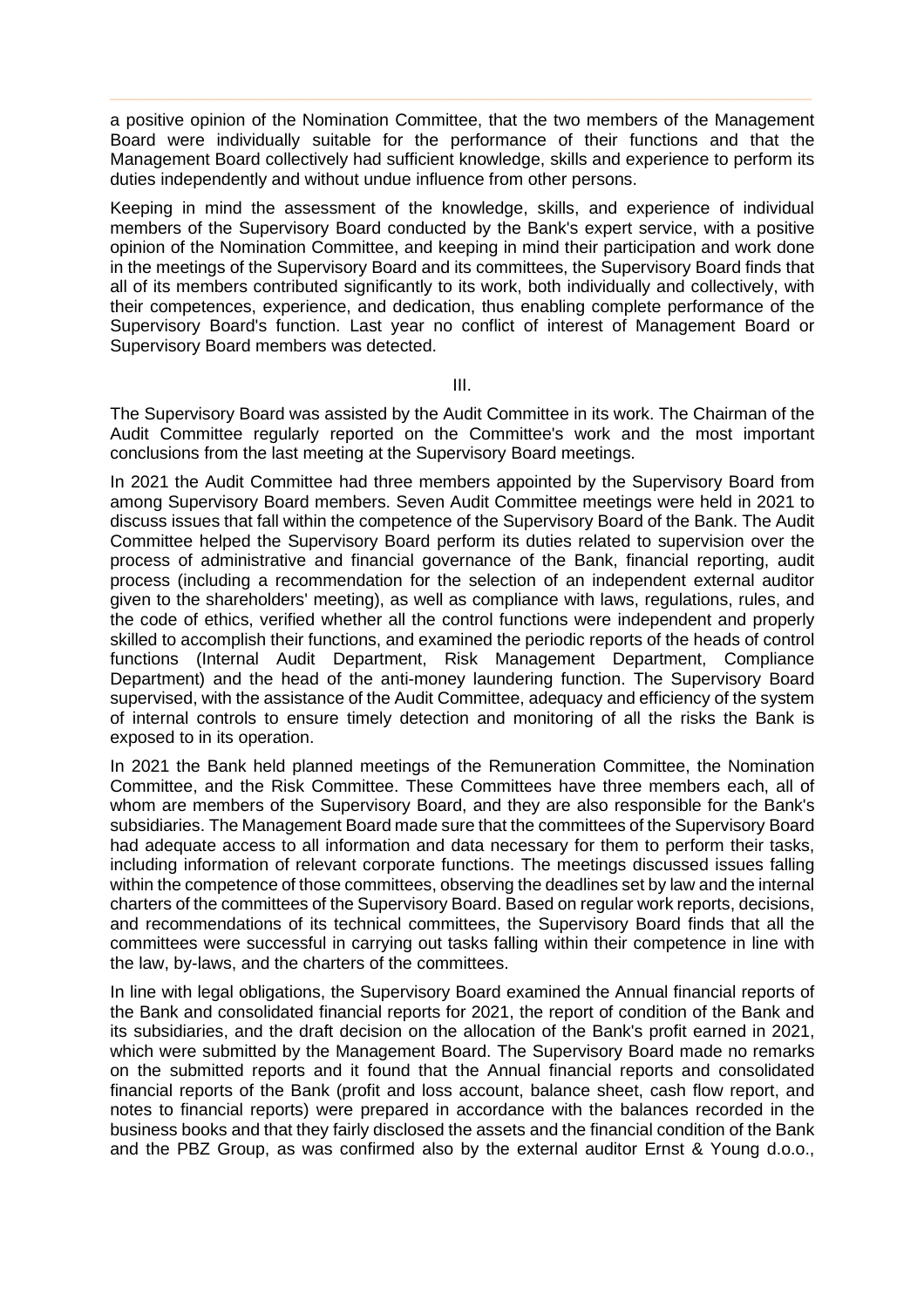Zagreb, which audited the financial reports in 2021 in line with the decision of the General Meeting of the Bank.

After the Supervisory Board has given its consent to the Annual financial reports of the Bank and consolidated annual financial reports for 2021, the mentioned financial reports are considered to be confirmed by the Management Board and by the Supervisory Board of the Bank.

The Supervisory Board of the Bank accepted the Management Board report of condition of the Bank and its subsidiaries, and it agreed that the Bank's profit totalling HRK 1,114,776,454.49 (after taxation), earned in the year ended on 31 December 2021, should be allocated in the manner proposed by the Management Board of the Bank.

Based on the foregoing, the Supervisory Board of the Bank hereby presents the proposal to the Annual General Meeting of the Bank to take note of the Annual financial reports of the Bank and consolidated annual financial reports of the Bank for 2021 as well as the Management Board report of the condition of the Bank and its subsidiaries, and in this connection, to make the decision on granting approval of action to the members of the Management Board and the Supervisory Board of the Bank, as well as to adopt the decision on the profit allocation as proposed by the Management Board of the Bank.

Having supervised the conduct of the Bank affairs in 2021, which included also the review and examination of the Bank's documentation, the Supervisory Board established that the Bank acted in consistence with the law, by-laws, decisions of the Croatian National Bank related to performed supervisory examinations of particular segments of the Bank's operation, Bank's internal regulations, instructions and guidelines of the parent bank, as well as the decisions of the General Shareholders' Meeting of the Bank. Also, the Supervisory Board finds that the Bank's operations were successful in their entirety and that the planned objectives were accomplished.

Respective decisions of the Management Board and the Supervisory Board of the Bank, by means of which the Annual financial reports of the Bank and consolidated annual financial reports of the Bank for 2021 were confirmed, constitute an integral part of this Report.

> **Ignacio Jaquotot, sgd. President of the Supervisory Board**

In Zagreb, 28 February 2022 No.: SB\_4\_22/4.1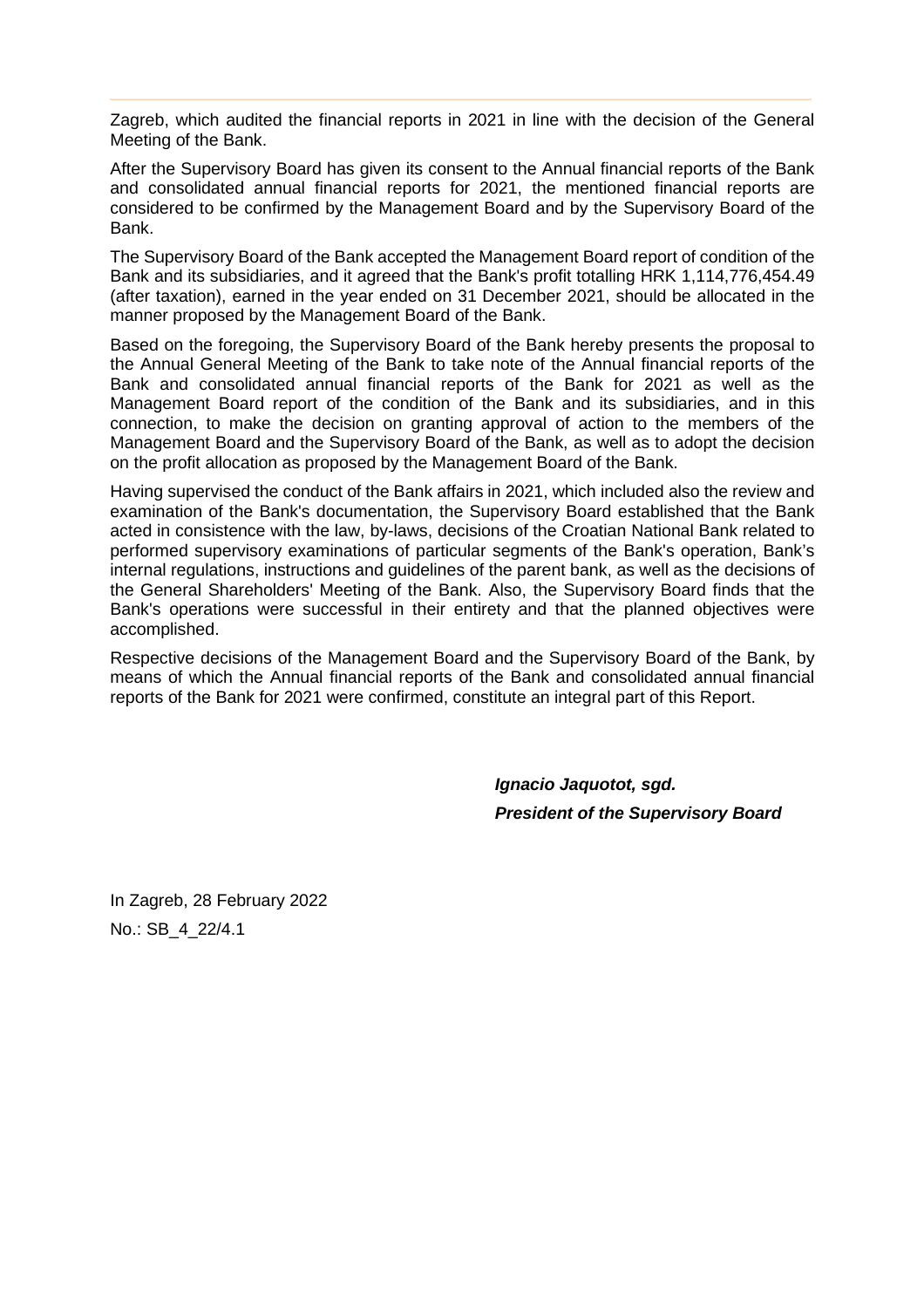## **PRIVREDNA BANKA ZAGREB d.d. MANAGEMENT BOARD**

Pursuant to Article 39 of the Articles of Association of Privredna banka Zagreb d.d. (hereinafter: the Bank), the Management Board of the Bank adopted at its 5\_22 meeting, held on 22 February 2022 the following

# **D E C I S I O N**

# **on the Annual financial statements of the Bank for 2021**

- 1. The Management Board of the Bank compiled the Annual financial statements of the Bank for the year 2021, which are as stated below:
	- **a) Balance sheet** (in HRK million)

|                                            | 2021     | 2021               |
|--------------------------------------------|----------|--------------------|
|                                            | Subtotal | <b>Grand total</b> |
| Total assets                               |          | 104,629            |
| <b>Total liabilities</b>                   | 89,017   |                    |
| Shareholders' equity                       | 15,612   |                    |
| Total liabilities and shareholders' equity |          | 104,629            |
|                                            |          |                    |
| Off-balance sheet assets                   |          | 18,122             |

# **b) Income statement** (in HRK million)

| <b>U. D. BUCOTTLE STATEFILE IT LITTLE IT IT LITTLE</b> |          |                    |
|--------------------------------------------------------|----------|--------------------|
|                                                        | 2021     | 2021               |
|                                                        | Subtotal | <b>Grand total</b> |
| Operating income                                       |          | 3,103              |
| Provisions (net)                                       | (291)    |                    |
| Other operating expenses                               | (1.276)  |                    |
| Depreciation and amortization                          | (185)    |                    |
|                                                        |          | (1,752)            |
| Profit before income taxes                             |          | 1,351              |
| Income taxes                                           |          | (236)              |
| Net profit for the year                                |          | 1,115              |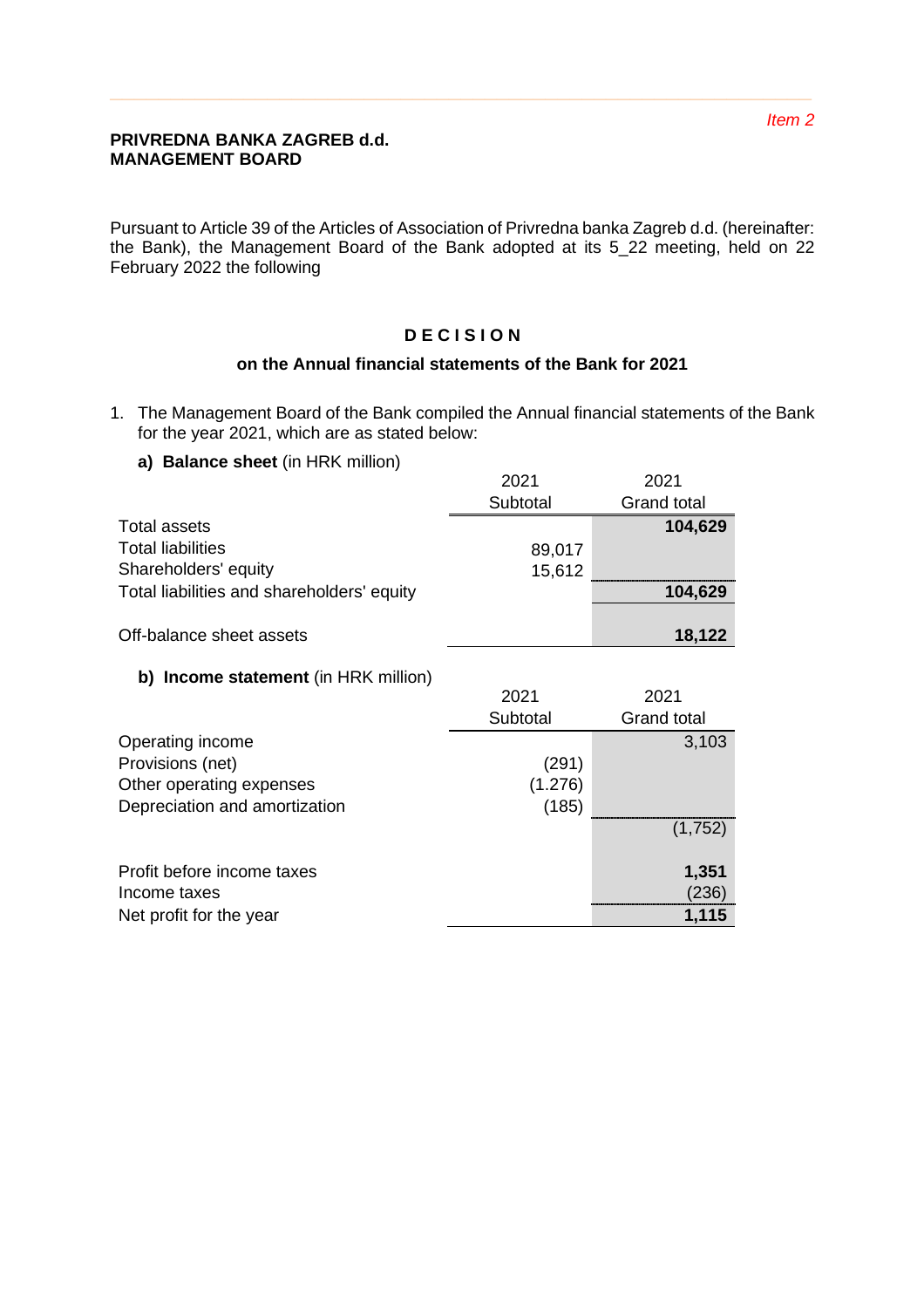# **c) Cash flow statement** (in HRK million)

|                                                                                                                  | 2021             |
|------------------------------------------------------------------------------------------------------------------|------------------|
|                                                                                                                  | Grand total      |
| Cash and cash equivalents at the<br>beginning of the year<br>Cash and cash equivalents at the end of<br>the year | 26,345<br>31,555 |
| Net increase in cash and cash equivalents                                                                        | 5,210            |

# **d) Notes to financial statements**

- 2. The Annual financial statements of the Bank for the year 2021 shall be submitted to the Supervisory Board of the Bank for examination and for consent.
- 3. This Decision shall enter into force on the date when it has been adopted.

**Dinko Luci***ć***, sgd. President of the Management Board** 

In Zagreb, 22 February 2022 No.: MB\_5\_22/4.1.1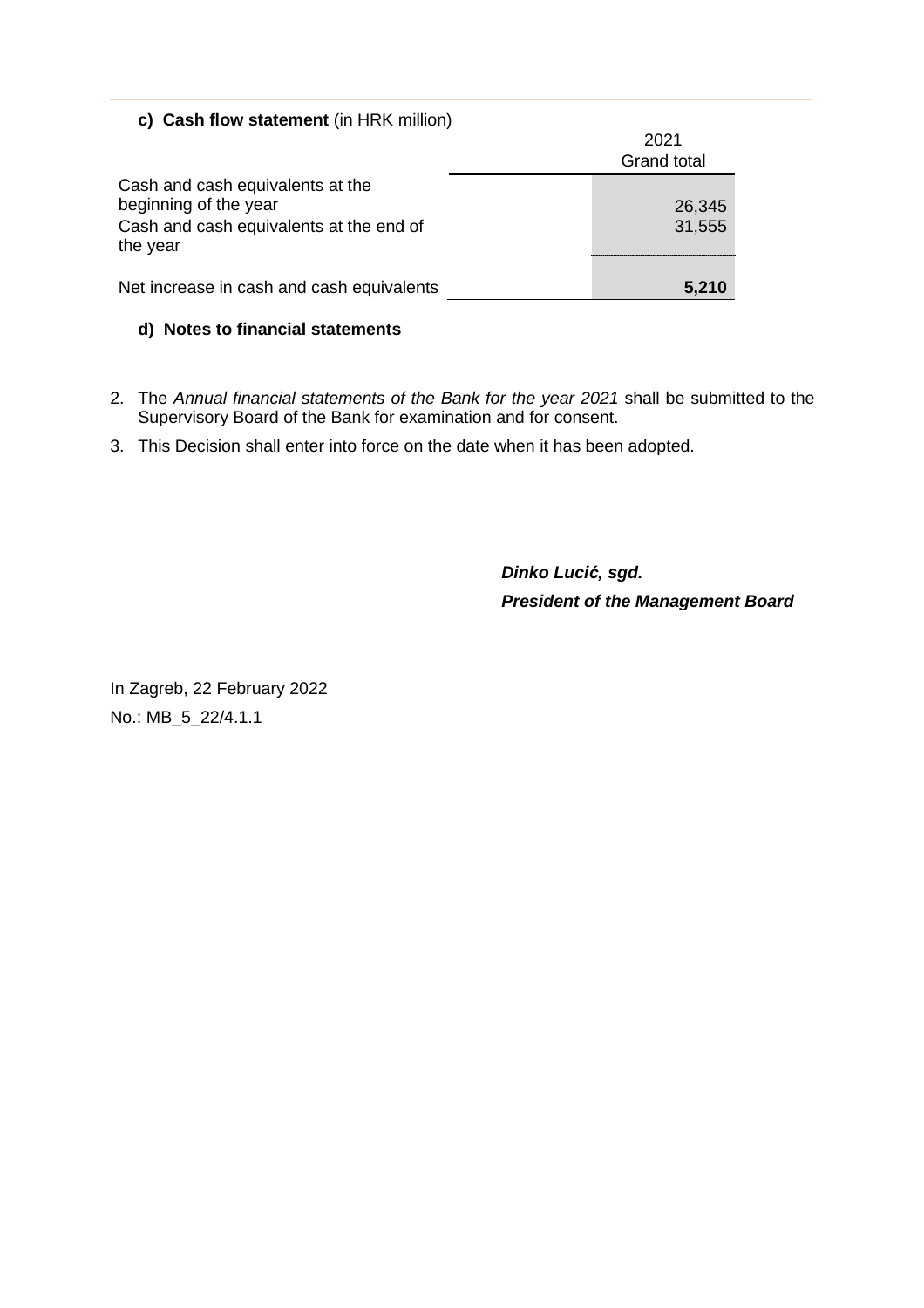# **PRIVREDNA BANKA ZAGREB d.d. SUPERVISORY BOARD**

Pursuant to Article 53 of the Articles of Association of Privredna banka Zagreb d.d. (hereinafter: the Bank) and Article 300.d of the Companies Act, the Supervisory Board of the Bank adopted at its 4\_22 meeting, held on 28 February 2022, the following

# **D E C I S I O N**

## **on the Annual financial statements of the Bank for 2021**

1. Consent is hereby given with respect to the below stated Annual financial statements of the Bank for the year 2021, which were compiled by the Management Board of the Bank:

### **a) Balance sheet** (in HRK million)

|                                            | 2021     | 2021               |
|--------------------------------------------|----------|--------------------|
|                                            | Subtotal | <b>Grand total</b> |
| Total assets                               |          | 104,629            |
| <b>Total liabilities</b>                   | 89,017   |                    |
| Shareholders' equity                       | 15,612   |                    |
| Total liabilities and shareholders' equity |          | 104,629            |
|                                            |          |                    |
| Off-balance sheet assets                   |          | 18,122             |

# **b) Income statement** (in HRK million)

| <b>UT INCOURS SLATERING IN THE STATE OF THE LIGHT</b> |          |                    |
|-------------------------------------------------------|----------|--------------------|
|                                                       | 2021     | 2021               |
|                                                       | Subtotal | <b>Grand total</b> |
| Operating income                                      |          | 3,103              |
| Provisions (net)                                      | (291)    |                    |
| Other operating expenses                              | (1.276)  |                    |
| Depreciation and amortization                         | (185)    |                    |
|                                                       |          | (1,752)            |
| Profit before income taxes                            |          | 1,351              |
| Income taxes                                          |          | (236)              |
| Net profit for the year                               |          | 1,115              |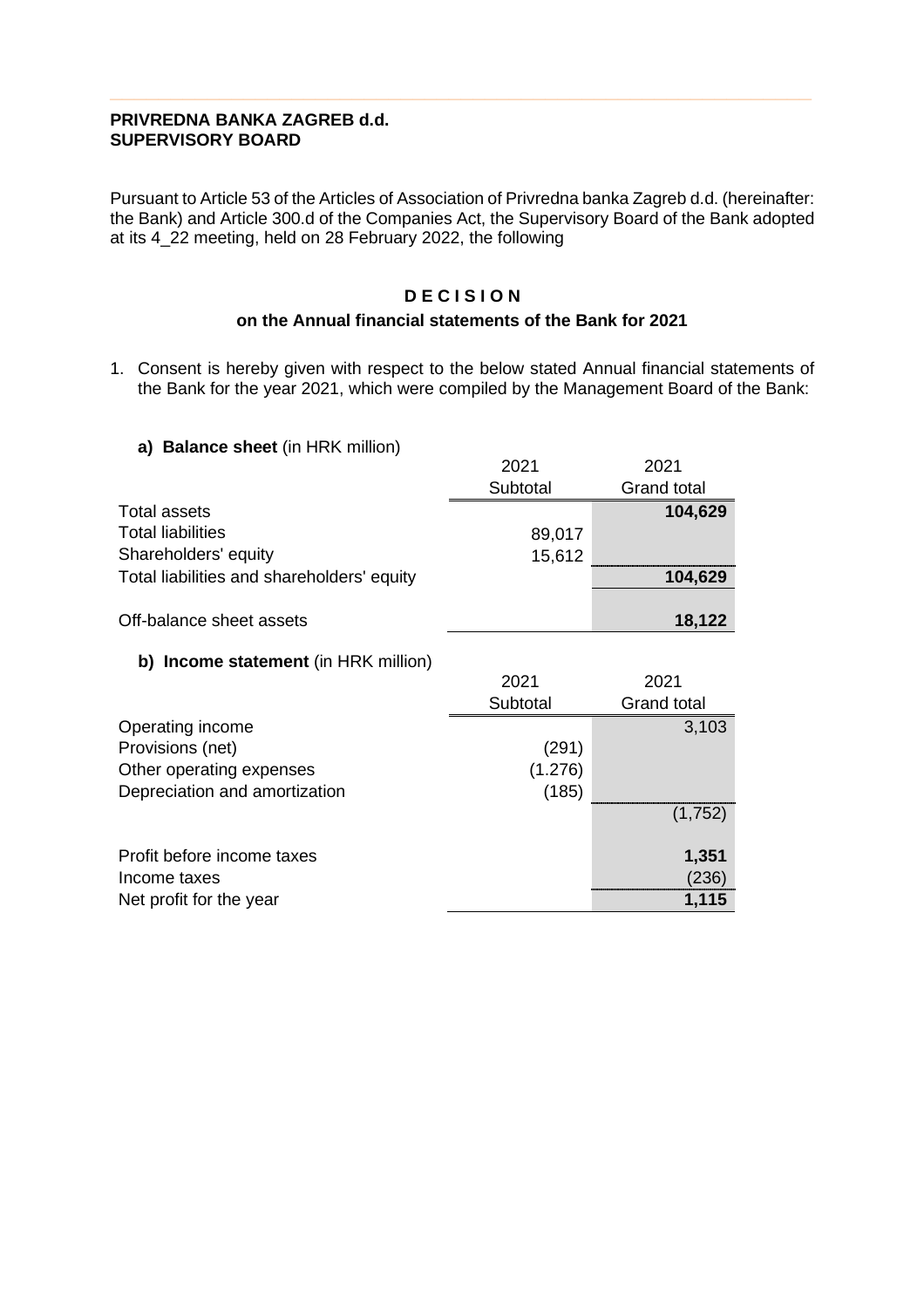# **c) Cash flow statement** (in HRK million)

|                                                                                                                  | 2021<br><b>Grand total</b> |
|------------------------------------------------------------------------------------------------------------------|----------------------------|
| Cash and cash equivalents at the<br>beginning of the year<br>Cash and cash equivalents at the end of<br>the year | 26,345<br>31,555           |
| Net increase in cash and cash equivalents                                                                        | 5,210                      |

### **d) Notes to financial statements**

- 2. After the Supervisory Board of the Bank has given its consent with respect to the Annual financial statements of the Bank for 2021, the mentioned financial statements shall be considered confirmed by the Management Board and by the Supervisory Board of the Bank.
- 3. This Decision shall enter into force on the date when it has been adopted.

**Ignacio Jaquotot, sgd. President of the Supervisory Board** 

In Zagreb, 28 February 2022 No.: SB \_4\_22/3.1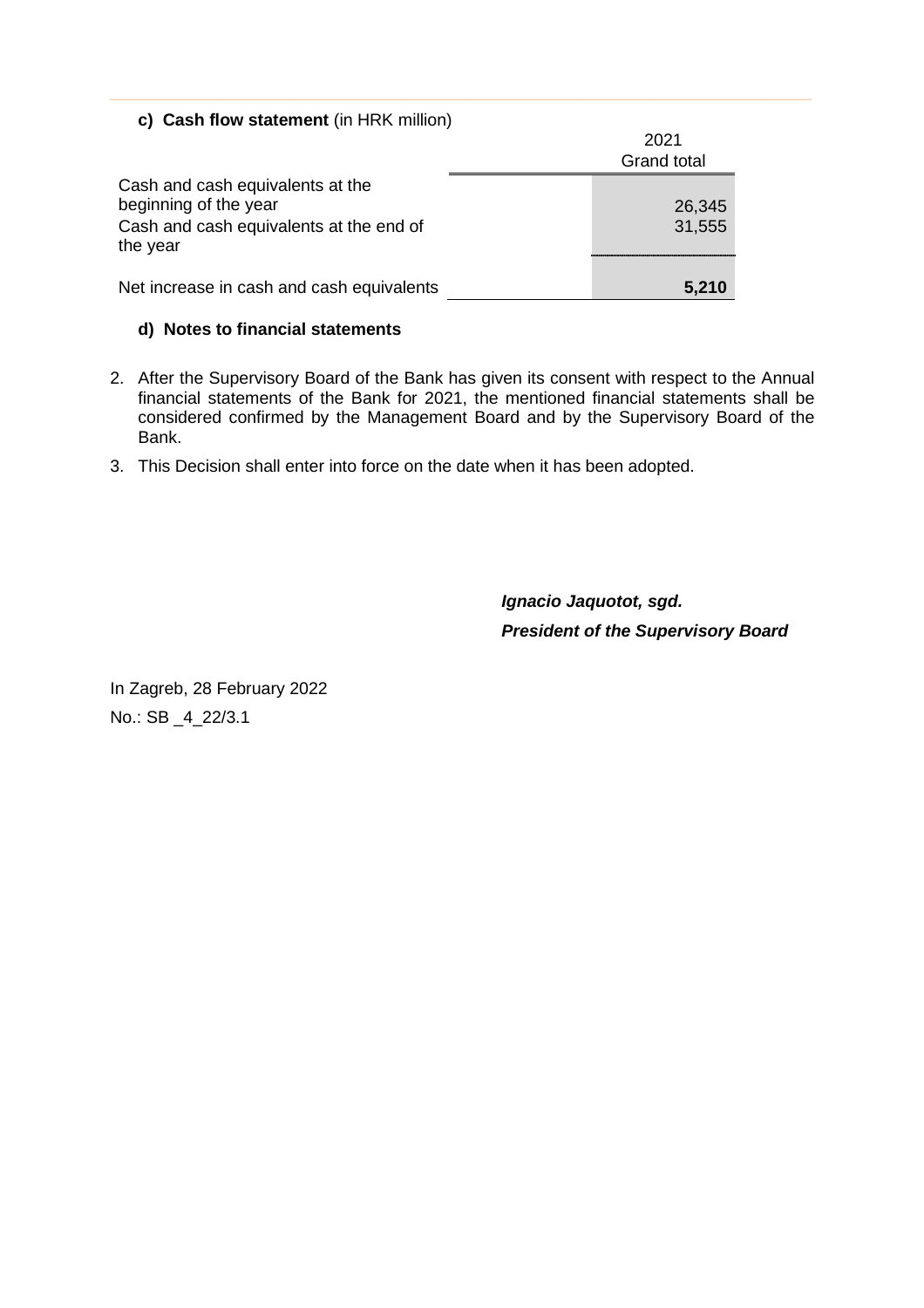## **PRIVREDNA BANKA ZAGREB d.d. MANAGEMENT BOARD**

Pursuant to Article 39 of the Articles of Association of Privredna banka Zagreb d.d. (hereinafter: the Bank), the Management Board of the Bank adopted at its 5\_22 meeting, held on 22 February 2022, the following

# **D E C I S I O N**

# **on the consolidated annual financial statements for 2021**

- 1. The Management Board of the Bank compiled the consolidated annual financial statements of the Bank for 2021, which are as stated below:
	- **a) Balance sheet** (in HRK million)

|                                            | 2021     | 2021               |
|--------------------------------------------|----------|--------------------|
|                                            | Subtotal | <b>Grand total</b> |
| <b>Total assets</b>                        |          | 140,982            |
| <b>Total liabilities</b>                   | 122,053  |                    |
| Shareholders' equity                       | 18,929   |                    |
| Total liabilities and shareholders' equity |          | 140,982            |
|                                            |          |                    |
| Off-balance sheet assets                   |          | 24,036             |

# **b) Income statement** (in HRK million)

|                                 | 2021     | 2021               |
|---------------------------------|----------|--------------------|
|                                 | Subtotal | <b>Grand total</b> |
| Operating income                |          | 4,378              |
| Provisions (net)                | (364)    |                    |
| Other operating expenses        | (2,056)  |                    |
| Depreciation and amortization   | (254)    |                    |
|                                 |          | (2,574)            |
|                                 |          |                    |
| Income arising from investments |          | 11                 |
| accounted by net equity method  |          |                    |
| Profit before income taxes      |          | 1,715              |
| Income taxes                    |          | (312)              |
| Net profit for the year         |          | 1,403              |
|                                 |          |                    |
| Attributable to:                |          |                    |
| Equity holders of the Bank      |          | 1,338              |
| Non-controlling interests       |          | 65                 |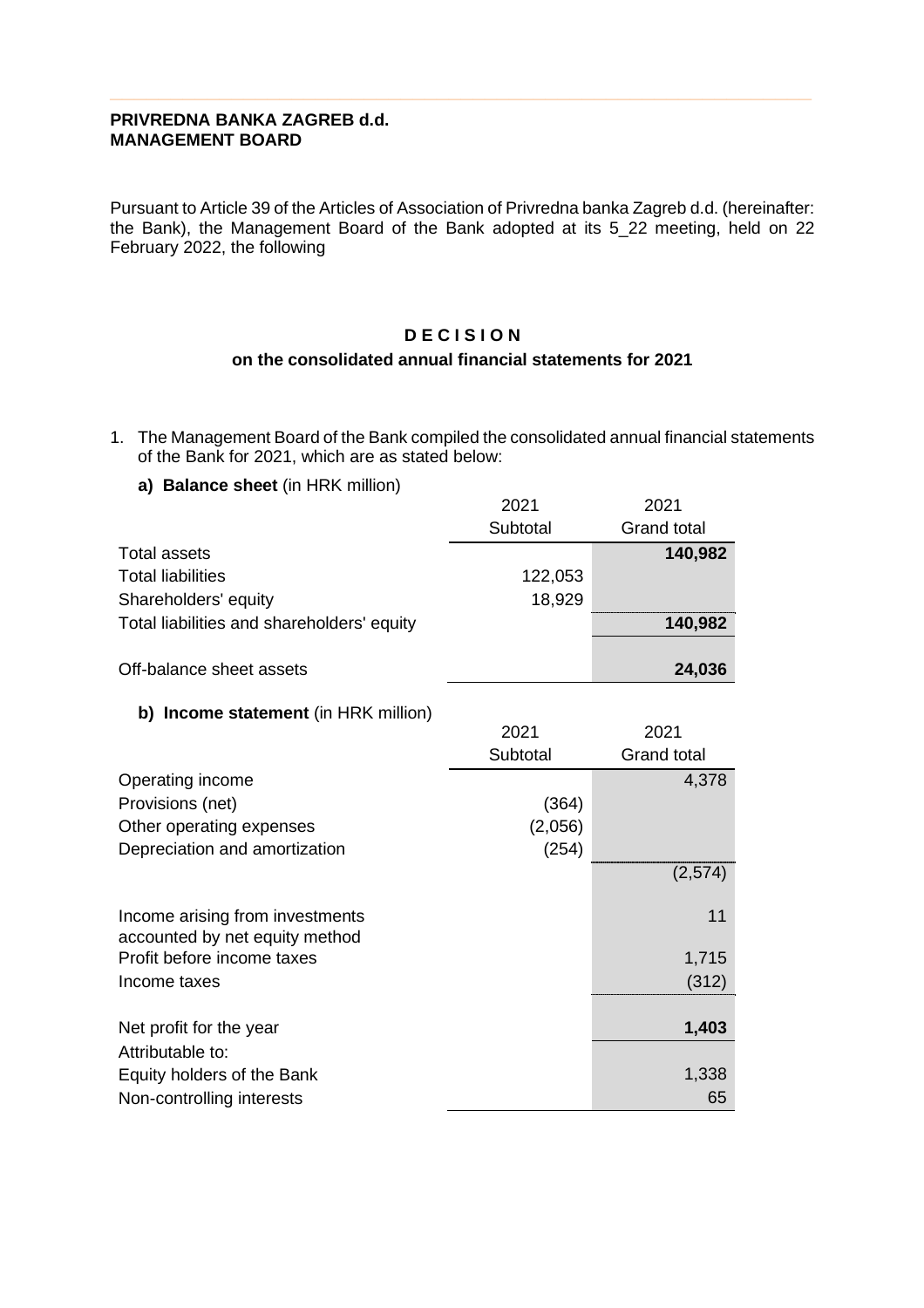# **c) Cash flow statement** (in HRK million)

|                                                                                                      | 2021<br><b>Grand total</b> |
|------------------------------------------------------------------------------------------------------|----------------------------|
| Cash and cash equivalents at the<br>beginning of the year<br>Cash and cash equivalents at the end of | 31,877<br>39,994           |
| the year<br>Net increase in cash and cash equivalents                                                | 8,117                      |

# **d) Notes to financial statements**

- 2. The consolidated annual financial statements for the year 2021 shall be submitted to the Supervisory Board of the Bank for examination and for consent.
- 3. This Decision shall enter into force on the date when it has been adopted.

**Dinko Luci***ć***, sgd. President of the Management Board** 

In Zagreb, 22 February 2022 No.: MB\_5\_22/4.1.2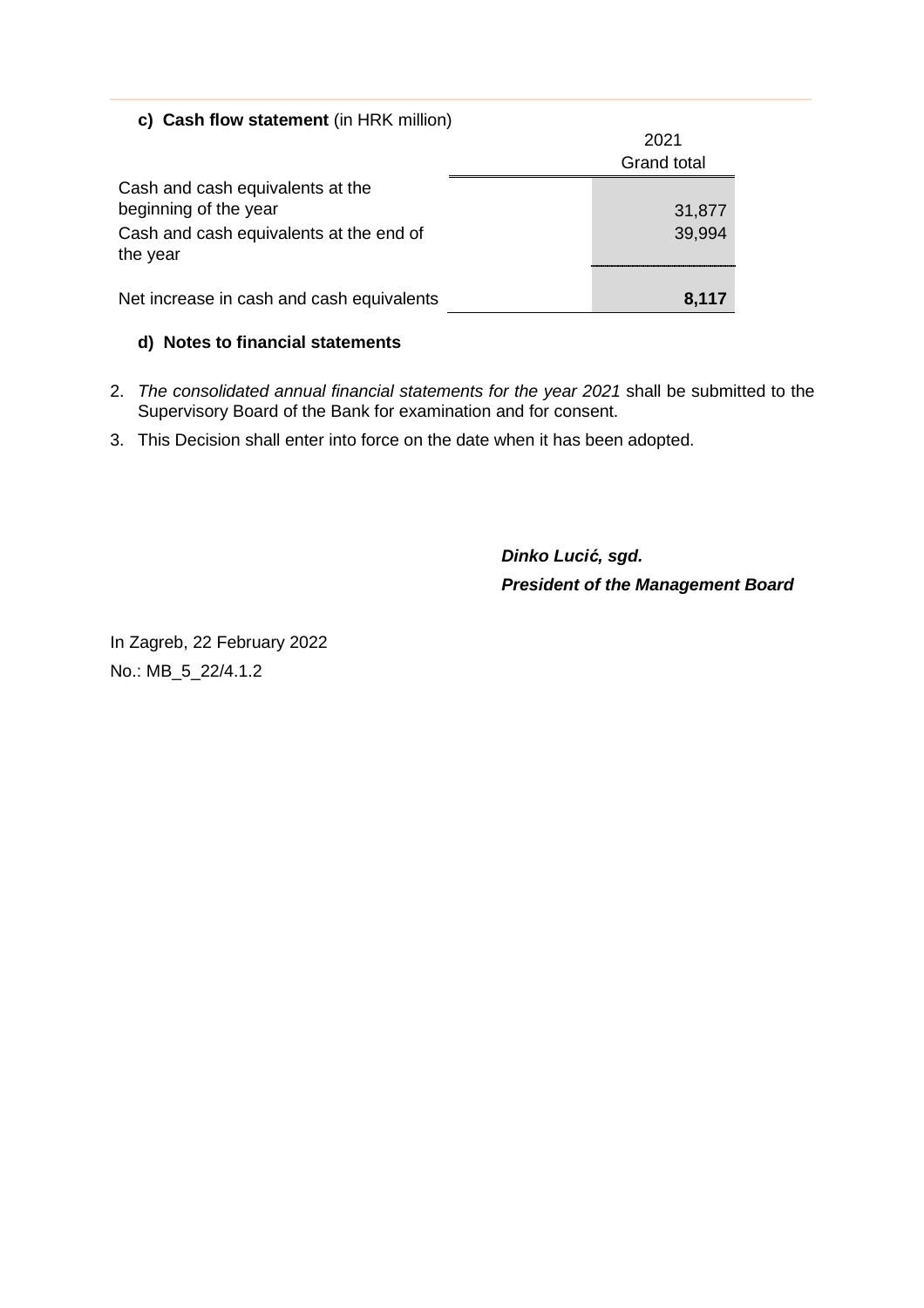## **PRIVREDNA BANKA ZAGREB d.d SUPERVISORY BOARD**

Pursuant to Article 53 of the Articles of Association of Privredna banka Zagreb d.d. (hereinafter: the Bank) and Article 300.d of the Companies Act, the Supervisory Board of the Bank adopted at its 4\_22 meeting, held on 28 February 2022, the following

# **D E C I S I O N**

# **on the consolidated annual financial statements for 2021**

- 1. Consent is hereby given with respect to the below stated consolidated annual financial statements of the Bank for 2021, which were compiled by the Management Board of the Bank:
	- **a) Balance sheet** (in HRK million)

|                                            | 2021     | 2021               |
|--------------------------------------------|----------|--------------------|
|                                            | Subtotal | <b>Grand total</b> |
| <b>Total assets</b>                        |          | 140,982            |
| <b>Total liabilities</b>                   | 122,053  |                    |
| Shareholders' equity                       | 18,929   |                    |
| Total liabilities and shareholders' equity |          | 140,982            |
|                                            |          |                    |
| Off-balance sheet assets                   |          | 24,036             |

# **b) Income statement** (in HRK million)

|                                                                   | 2021     | 2021               |
|-------------------------------------------------------------------|----------|--------------------|
|                                                                   | Subtotal | <b>Grand total</b> |
| Operating income                                                  |          | 4,378              |
| Provisions (net)                                                  | (364)    |                    |
| Other operating expenses                                          | (2,056)  |                    |
| Depreciation and amortization                                     | (254)    |                    |
|                                                                   |          | (2,574)            |
| Income arising from investments<br>accounted by net equity method |          | 11                 |
| Profit before income taxes                                        |          | 1,715              |
| Income taxes                                                      |          | (312)              |
| Net profit for the year                                           |          | 1,403              |
| Attributable to:                                                  |          |                    |
| Equity holders of the Bank                                        |          | 1,338              |
| Non-controlling interests                                         |          | 65                 |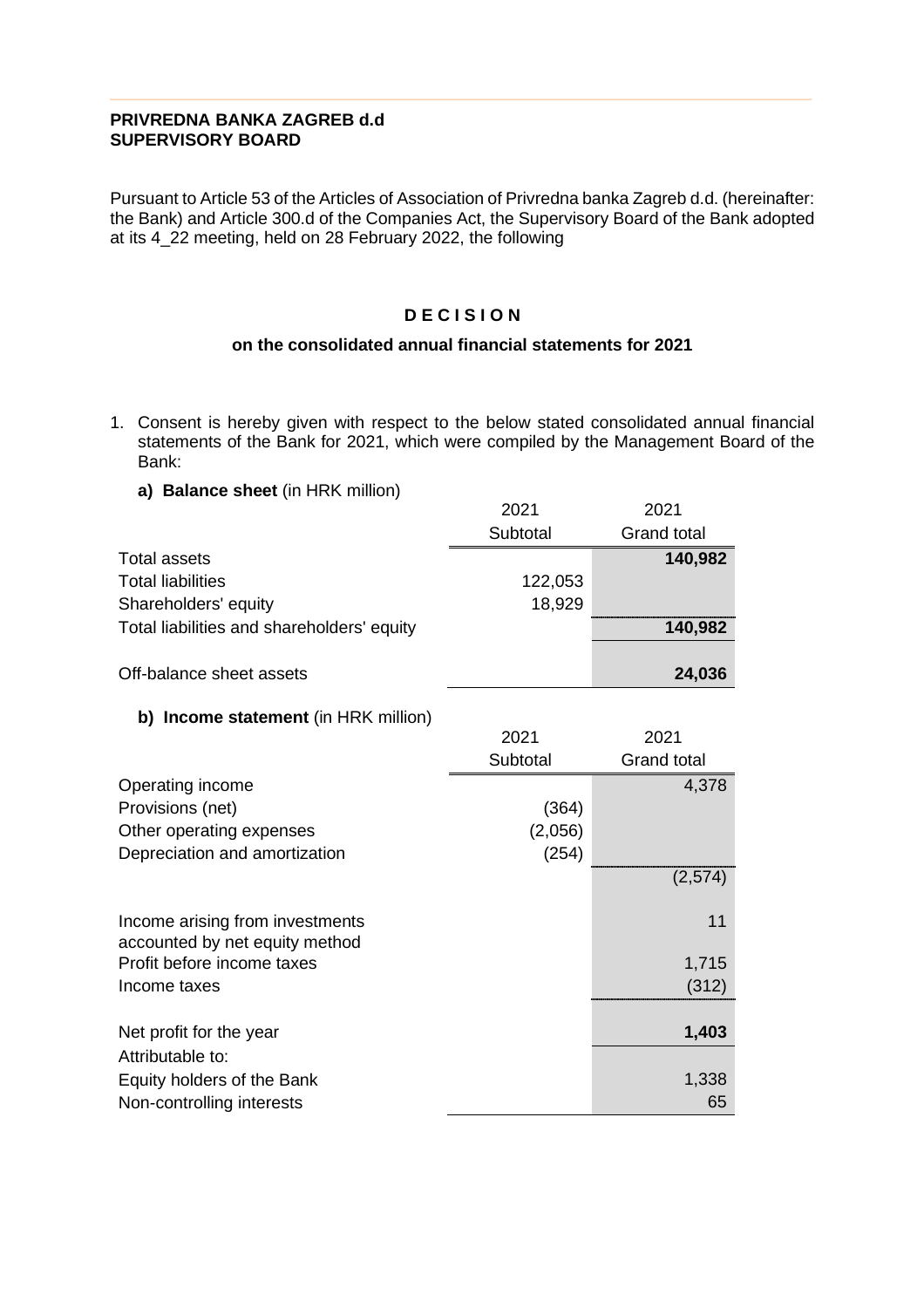# **c) Cash flow statement** (in HRK million)

|                                                                                                      | 2021<br><b>Grand total</b> |
|------------------------------------------------------------------------------------------------------|----------------------------|
| Cash and cash equivalents at the<br>beginning of the year<br>Cash and cash equivalents at the end of | 31,877<br>39,994           |
| the year<br>Net increase in cash and cash equivalents                                                | 8,117                      |

## **d) Notes to financial statements**

- 2. After the Supervisory Board of the Bank has given its consent with respect to the consolidated annual financial statements for 2021, the mentioned financial statements shall be considered confirmed by the Management Board and by the Supervisory Board of the Bank.
- 3. This Decision shall enter into force on the date when it has been adopted.

**Ignacio Jaquotot, sgd. President of the Supervisory Board** 

In Zagreb, 28 February 2022 No.: SB\_4\_22/3.2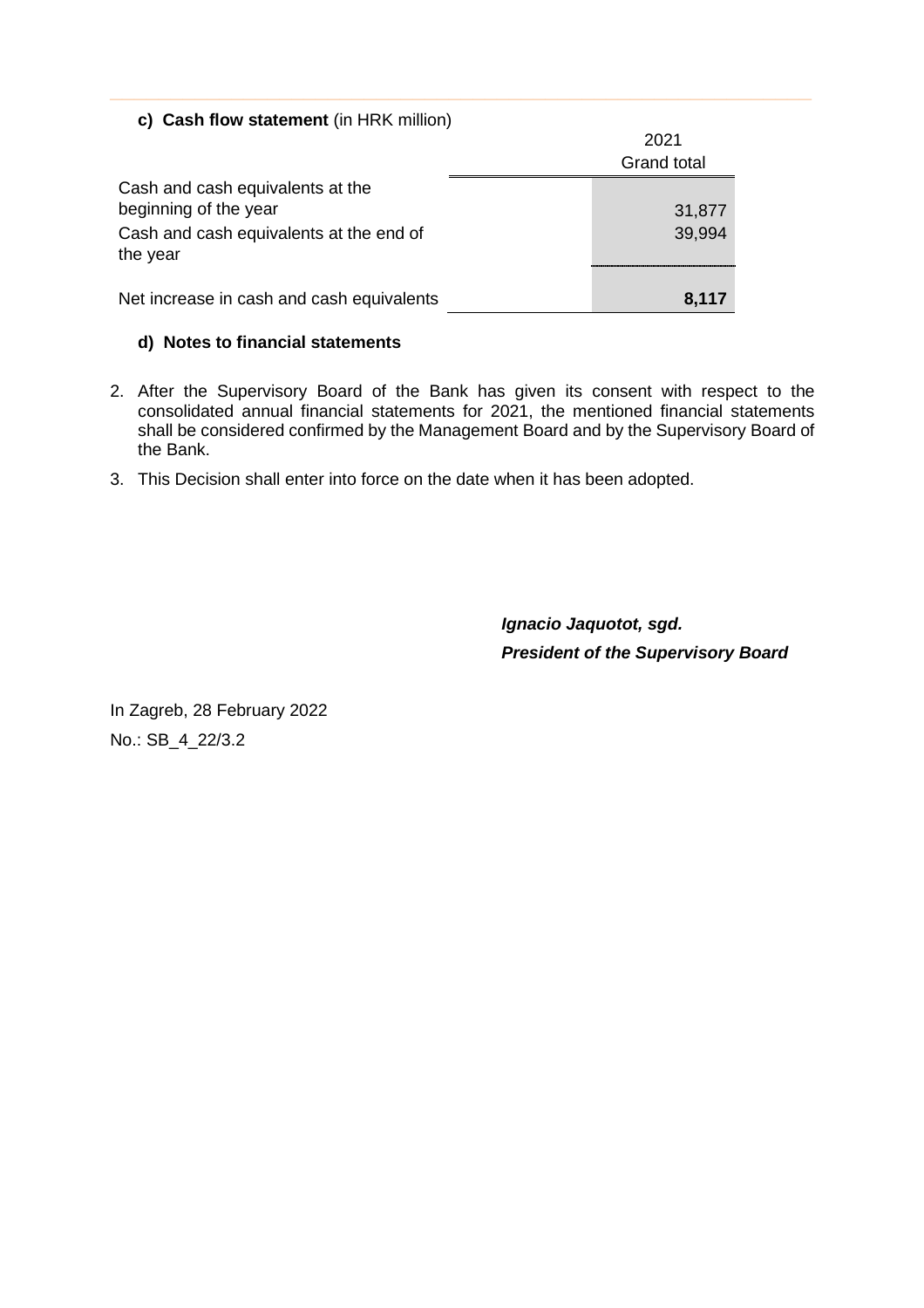Pursuant to Article 55 of the Articles of Association of Privredna banka Zagreb d.d. (hereinafter: the Bank), the shareholders at the Annual General Meeting of the Bank held on 27 April 2022 made the following

# **D E C I S I O N**

# **on the allocation of the Bank's profit earned in 2021**

- 1. It is hereby ascertained that the Bank, in the year ended on 31 December 2021, earned net profit (i.e. profit after tax), in the amount of **HRK 1,114,776,454.49**.
- 2. Net profit of the Bank referred to in paragraph 1 above shall be distributed as follows:
	- − The amount of HRK 1,114,685,371.80, i.e. HRK 59.40 per share, shall be allocated for the payment of dividend to all the Bank's shareholders who on the date of adoption of this Decision are registered as holders of ordinary registered shares, with the exception of treasury shares, with the depository of the Central Depository and Clearing Company and who on this date gain right to dividend payment.

The dividend will be paid no later than thirty days from the date of adoption of this Decision.

- − The amount of HRK 91,082.69 shall be allocated to the retained earnings.
- 3. It is hereby ascertained that the total retained earnings of the Bank amount to HRK 10,698,647,807.34 on the date of adoption of this Decision.
- 4. This Decision shall enter into force on the date of its adoption.

**Chairman of the General Meeting** 

In Zagreb, 27 April 2022 No.: AGM \_2\_22/2.1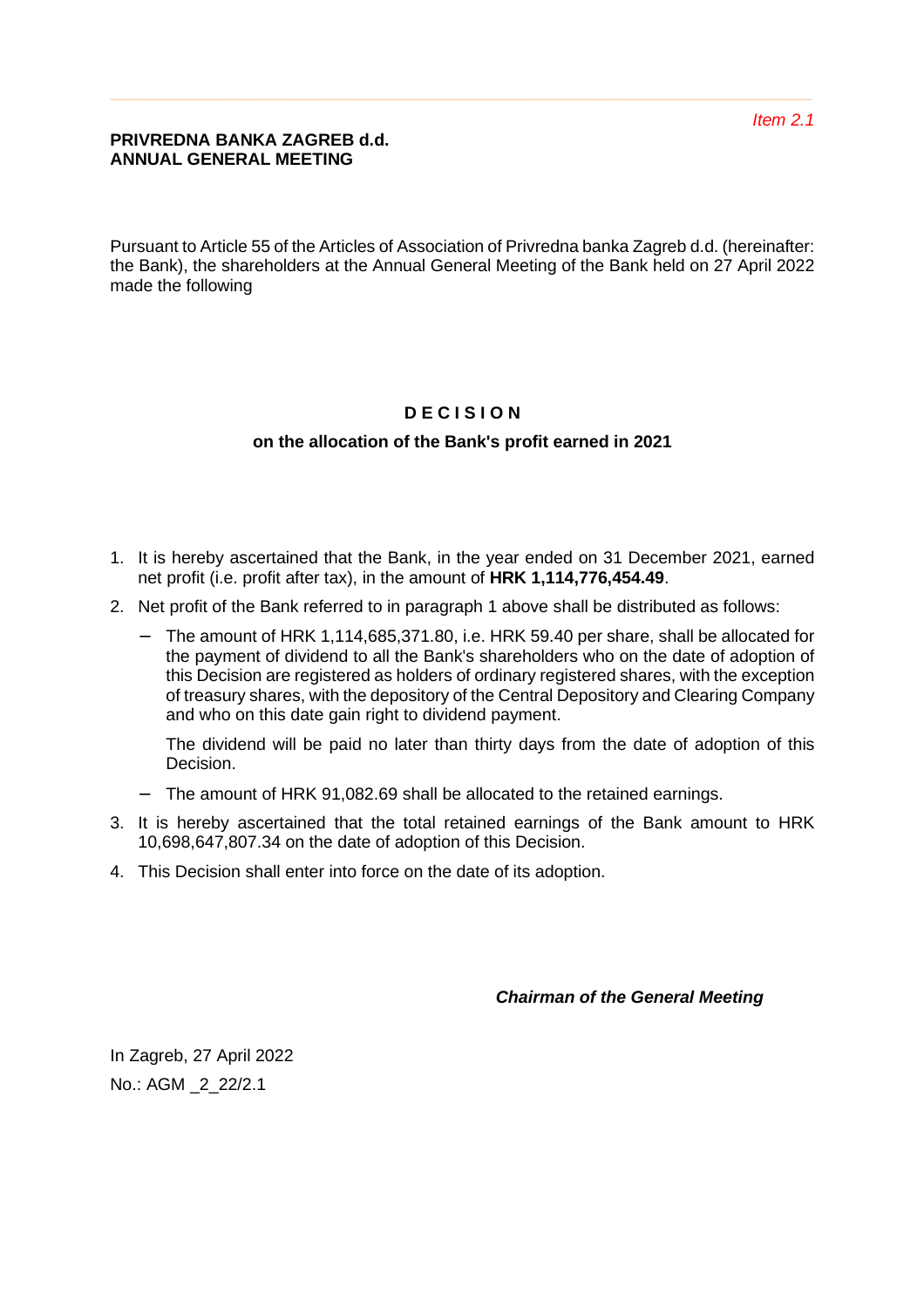Pursuant to Article 55 of the Articles of Association of Privredna banka Zagreb d.d. (hereinafter: the Bank), the shareholders at the Annual General Meeting of the Bank held on 27 April 2022 made the following

# **D E C I S I O N**

**on granting the approval of action to members of the Management Board of the Bank** 

- 1. After the Annual financial statements for 2021 have been presented to the Annual General Meeting of the Bank - which statements were confirmed by the Management Board and the Supervisory Board of the Bank, it is hereby ascertained that the Management Board of Privredna banka Zagreb d.d. managed the affairs of the Bank in accordance with the law and the Articles of Association of the Bank, and, based on the foregoing, members of the Management Board shall be granted the approval of action for the year 2021.
- 2. This Decision shall enter into force on the date when it has been adopted.

**Chairman of the General Meeting** 

In Zagreb, 27 April 2022 No.: AGM \_2\_22/2.2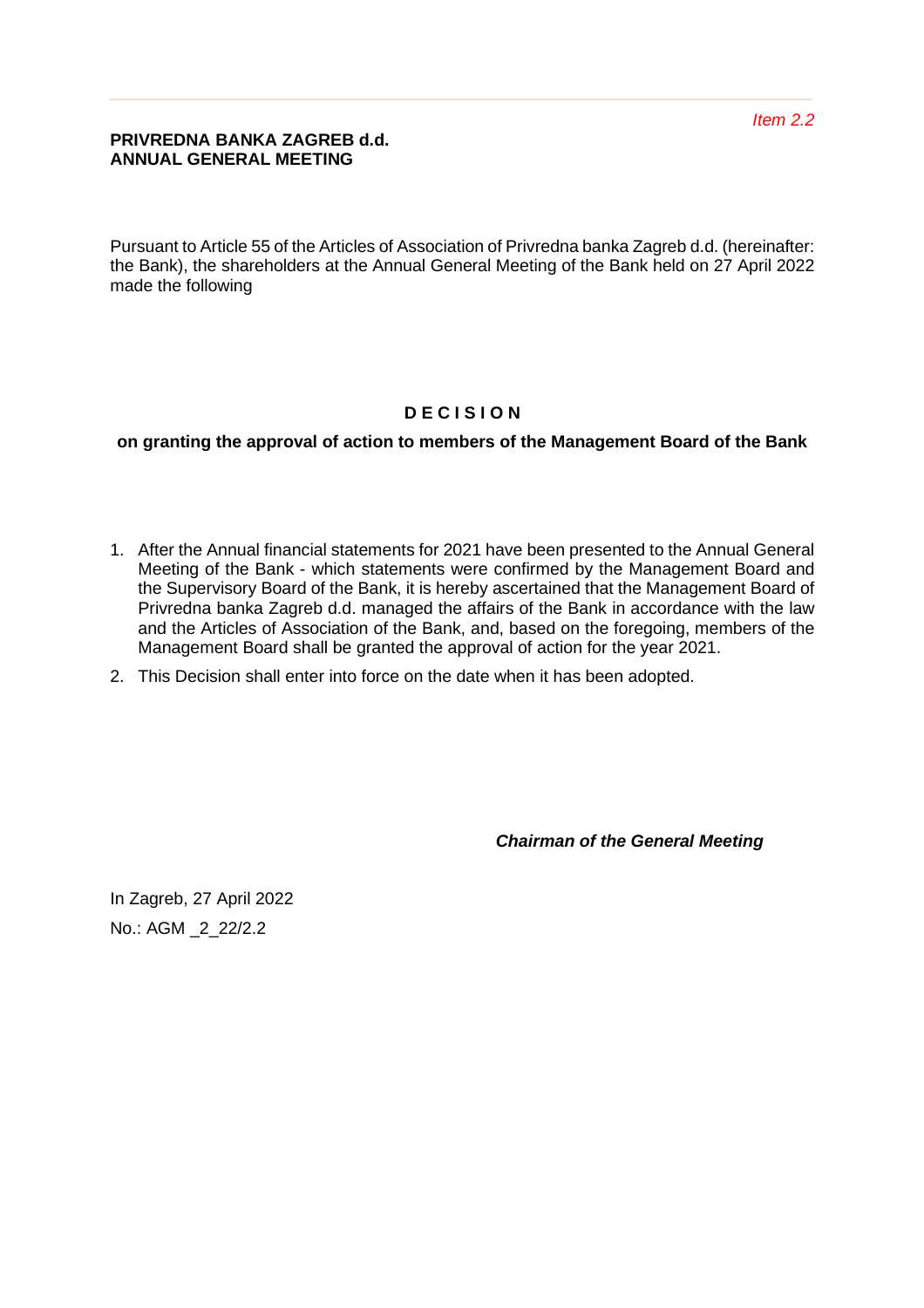Pursuant to Article 55 of the Articles of Association of Privredna banka Zagreb d.d. (hereinafter: the Bank), the shareholders at the Annual General Meeting of the Bank held on 27 April 2022 made the following

# **D E C I S I O N**

# **on granting the approval of action to members of the Supervisory Board of the Bank**

- 1. After the Annual financial statements for 2021 have been presented to the Annual General Meeting of the Bank - which statements were confirmed by the Management Board and the Supervisory Board of the Bank, it is hereby ascertained that the Supervisory Board of Privredna banka Zagreb d.d. performed its functions in accordance with the law and the Articles of Association of the Bank, and, based on the foregoing, members of the Supervisory Board shall be granted the approval of action for the year 2021.
- 2. This Decision shall enter into force on the date when it has been adopted.

**Chairman of the General Meeting** 

In Zagreb, 27 April 2022 No.: AGM \_2\_22/2.3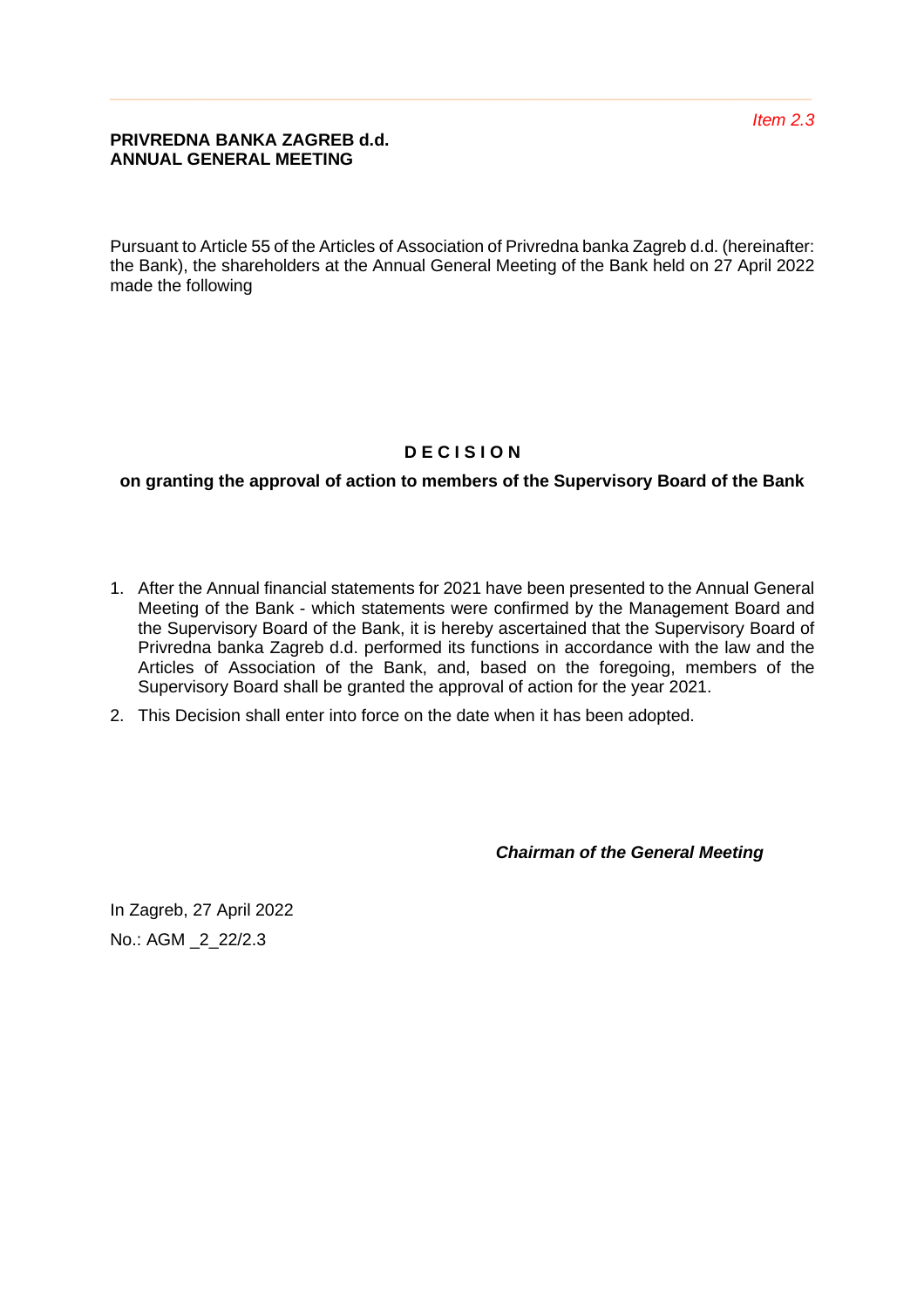Pursuant to Article 55 of the Articles of Association of Privredna banka Zagreb d.d. (hereinafter: the Bank), the shareholders at the Annual General Meeting of the Bank held on 27 April 2022 made the following

# **D E C I S I O N**

# **on the appointment of the external auditor who shall conduct the audit of the financial statements of the Bank for the year 2022**

- 1. The audit firm **Ernst & Young d.o.o.**, Radnička cesta 50, Zagreb, is hereby appointed as the external auditor that shall conduct the audit of the financial statements of the Bank for the year 2022.
- 2. This Decision shall enter into force on the date when it has been adopted.

**Chairman of the General Meeting** 

In Zagreb, 27 April 2022 No.: AGM \_2\_22/3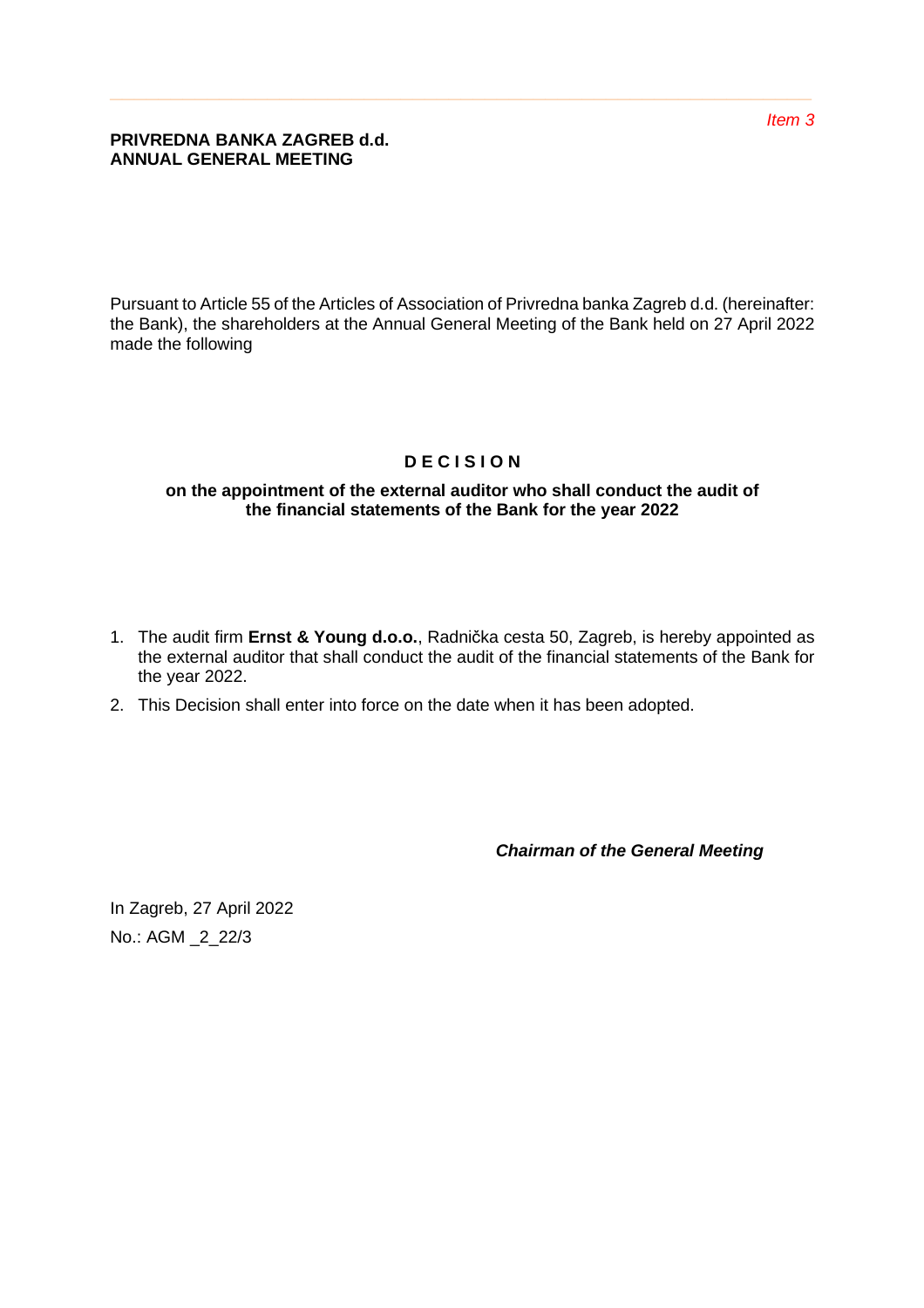Pursuant to Article 55 of the Articles of Association of Privredna banka Zagreb d.d. (hereinafter: the Bank), Article 20, par. 3 and Article 23, par. 1 of the Decision on the assessment of the suitability of the chairperson of the management board, members of the management board, members of the supervisory board and key function holders in a credit institution (Official Gazette 20/2021), the shareholders at the Annual General Meeting of the Bank held on 27 April 2022 made the following

### **D E C I S I O N on the suitability of members of the Supervisory Board of the Bank based on regular suitability assessment**

- 1. Upon completion of the regular annual assessment of the suitability to perform the function of a member of the Supervisory Board of the Bank an assessment has been made that:
	- Mr **Ignacio Jaquotot**, president of the Supervisory Board,
	- Ms **Draginja Đurić**, deputy president of the Supervisory Board,
	- Mr **Branko Jeren**, Ms **Beata Kissné Földi**, Mr **Giulio Moreno**, Mr **Christophe Velle** and Mr **Luca Leoncini Bartoli**, members of the Supervisory Board,

are suitable to perform the function of a member of the Supervisory Board.

- 2. It is assessed that the members of the Supervisory Board collectively, as a whole, have the necessary knowledge, skills and experience allowing it to monitor the Bank's operations independently and without undue influence from other persons and to have an understanding of its operations and significant risks.
- 3. This Decision shall enter into force on the date of its adoption.

**Chairman of the General Meeting** 

In Zagreb, 27 April 2022 No.: AGM \_2\_22/4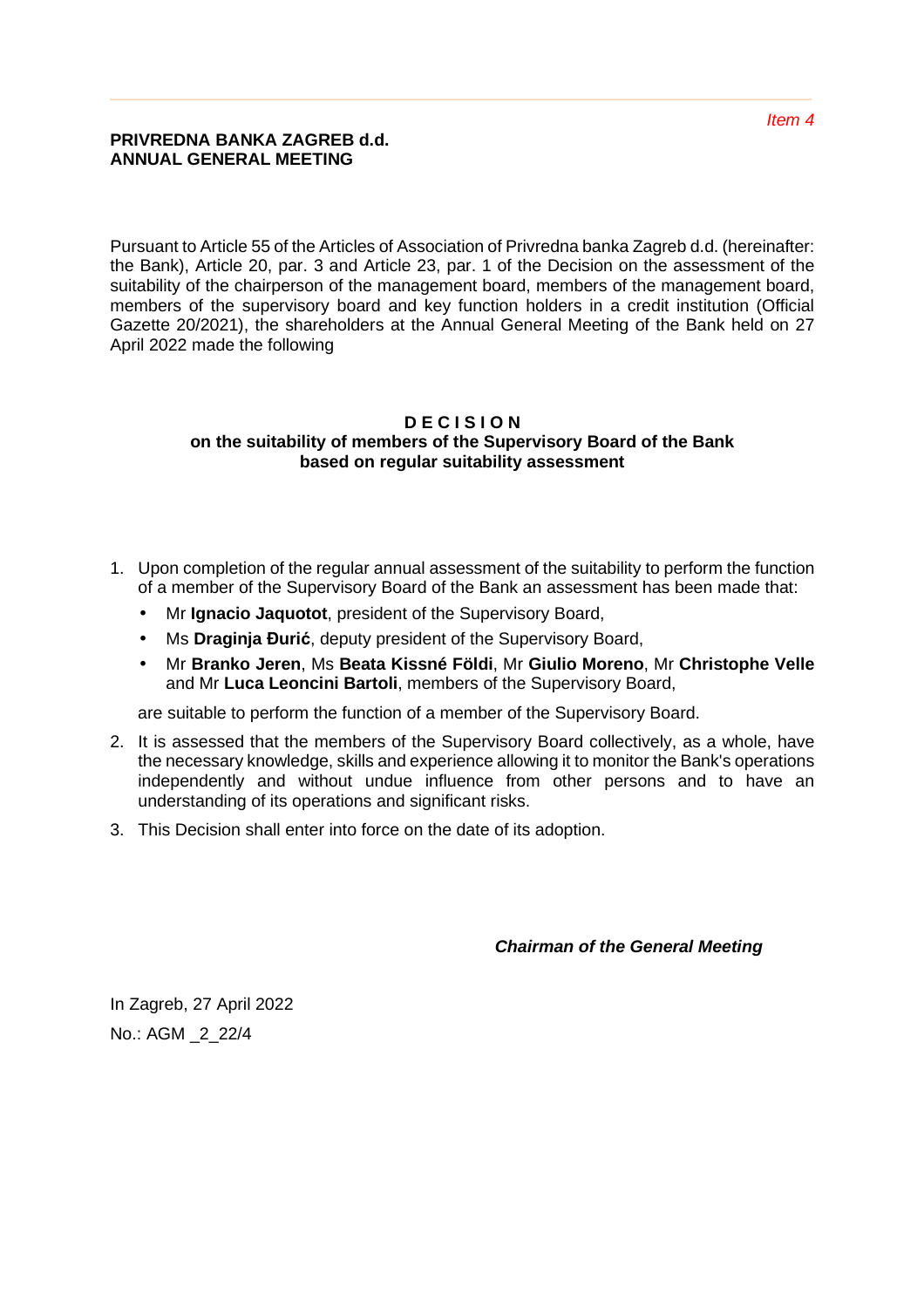# **EXPLANATION OF PROPOSED DECISIONS**

### **1. The Supervisory Board Report on supervision exercised over the conduct of business affairs in the Bank in 2021**

The obligation to submit a report on supervision exercised over the conduct of business affairs in the Bank is stipulated in Articles 263, 300.c, and 300.d of the Companies Act, which includes also the obligation [of the SB] to report on the results of its examination of the annual financial statements, the Annual Management Board Report of Condition of the Bank and its Subsidiaries, and the proposed decision on profit allocation.

There is **no voting** on this Agenda item, but instead, the participants of the Annual General Meeting are supposed **to take note of the Supervisory Board Report**.

#### **2. Decisions enclosed with the Annual Financial Statements and Consolidated Annual Financial Statements for 2021**:

#### **2.1 Decision on the allocation of the Bank's profit earned in 2021**

According to the provisions of Article 275 of the Companies Act, the Decision on the allocation of profit is adopted by the General Meeting of the Bank after the Management Board (pursuant to Articles 300b and 300c) has presented a proposal of the Decision on the allocation of profit to the Supervisory Board of the Bank for examination and approval.

The proposal is made to pay out a dividend that makes 99.99% of the profits earned in 2021 and equals HRK 59.40 per share, which is based on the business results achieved last year.

#### **2.2 Decision on granting the approval of action to members of the Management Board of the Bank for the year 2021**

Pursuant to Article 276 of the Companies Act, the shareholders at the General Meeting of the Bank once a year, on the occasion when the annual financial statements are presented to the General Meeting, decide on granting the approval of action to members of the Management Board and the Supervisory Board – by means of which they express their approval of the way in which members of the Management Board and the Supervisory Board ran the company [in a given year].

#### **2.3 Decision on granting the approval of action to members of the Supervisory Board of the Bank for the year 2021**

(The explanation is the same as under 2.2 above)

### **3. Decision on the appointment of the external auditor who shall conduct the audit of the Bank's financial statements for the year 2022**

Pursuant to Article 275 of the Companies Act, the shareholders at the General Meeting decide also on the appointment of the external auditor who shall conduct the audit of the company's operation as proposed by the Supervisory Board of the Bank.

In accordance with the recommendation of the Audit Committee of the Bank, the proposal is to appoint the audit firm Ernst & Young d.o.o., Zagreb to conduct the audit of the Bank's financial statements for 2022.